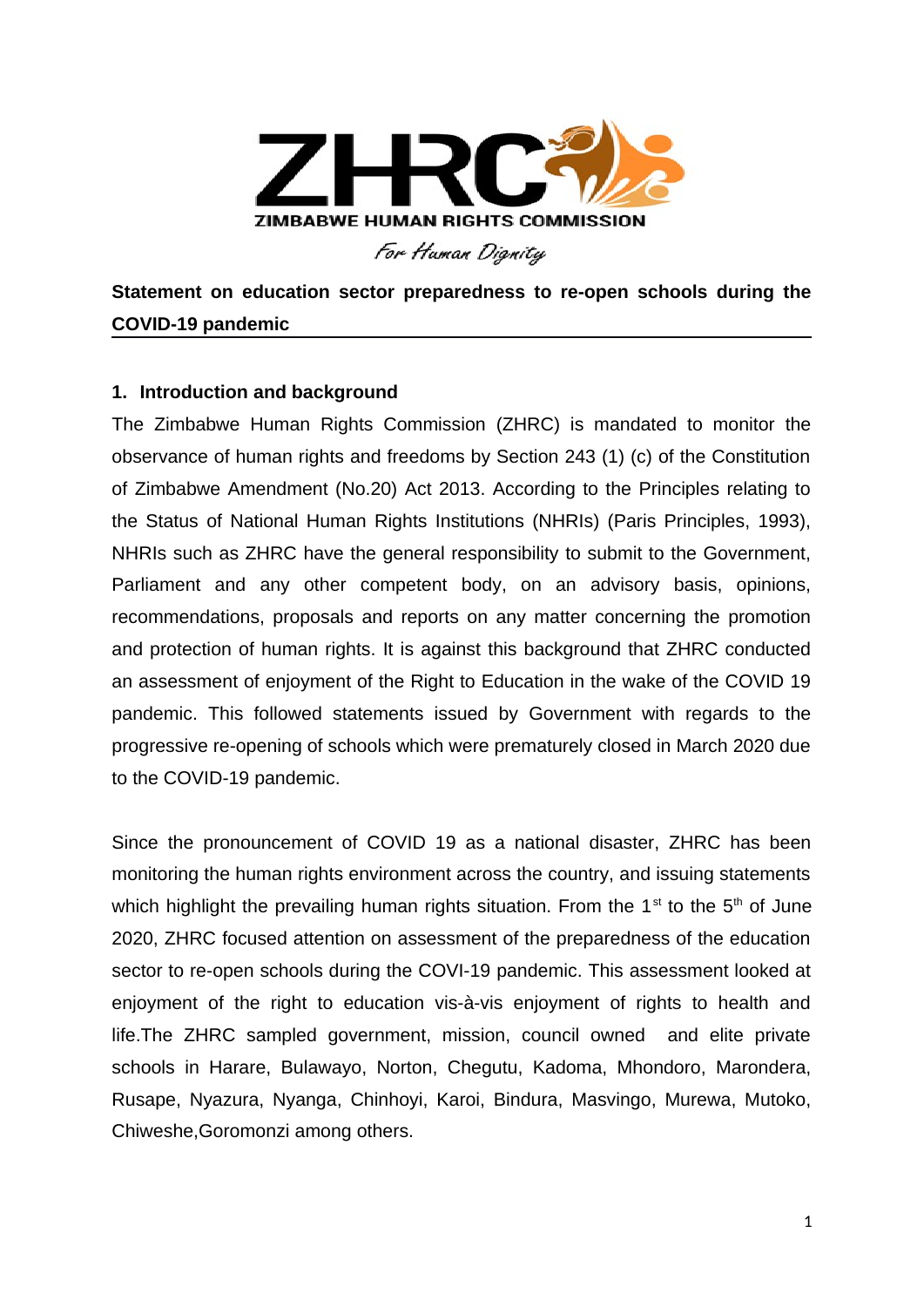In its assessment, ZHRC established a serious conflict of rights between education, health and life. Since human rights are by their very nature inter-dependent and indivisible, the question is which right/s should take precedence over the others? This human rights dilemma is further compounded by the fact that Government closed schools when the country only had four (4) confirmed cases of the pandemic but a decision is being made to re-open schools when cases have spiralled beyond three hundred (300). This brings to question, the issue of the best interests of the child as enshrined in Article 3 of the Convention on the Rights of the Child, Article 3 of the African Charter on the Rights and Welfare of the Child and Section 81 (2) of the Constitution of Zimbabwe. These provisions reiterate that the best interests of the child should be paramount in every matter concerning the child.

### **2. Best Interests of the Child**

Section 4 of the Education Act [Chapter 25:04] provides for the children's fundamental right to education without discrimination. International and regional Instruments to which Zimbabwe is a party, such as Articles 2 and 3 of The Convention on the Rights of the Child (CRC) read together with Articles 3 and 4 of the African Charter on the Rights and Welfare of Children (ACRWC) provide that every child shall be entitled to the enjoyment of the rights and freedoms enshrined therein without any form of discrimination. Further, in all actions concerning the child undertaken by any person or authority the best interests of the child shall be the primary consideration. At the same time, Article 14 of the ACRWC reiterates that every child shall have the right to enjoy the best attainable state of physical, mental and spiritual health. The Committee on the Rights of the Child, in General Comment No. 14 (2013) highlighted that, assessing the best interests of a child means "to evaluate and balance all the elements necessary to make a decision in a specific situation for a specific individual child or group of children, to include the child's wellbeing, situations of vulnerability, their rights and needs with regard to health and education", among other issues. The same Committee added that the objective of the best interests' determination process is the identification of a durable solution. Best interests' determinations are carried out when the issues at stake are expected to have significant implications on the child's present and future life. The different elements considered in an assessment and determination of the best interests of a child are usually competing or in contradiction. Potential conflicts need to be solved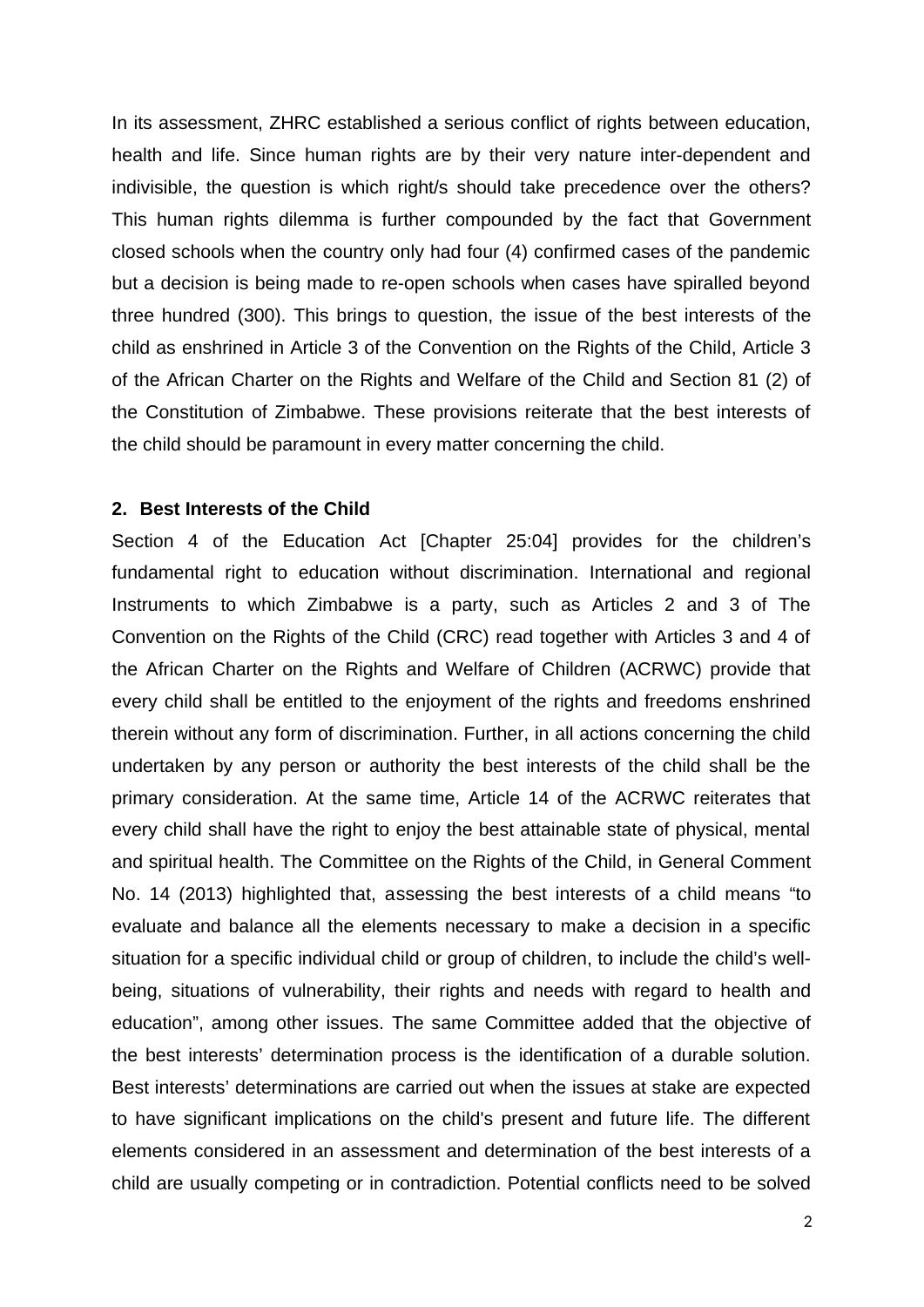on a case-by-case basis. Thus, a larger weight should be attached to what serves the child's interests best.

The Government therefore, has the obligation to weigh three critical rights at this point which are the sacred Right to Life (Section 48), the Right to Health Care (Section 76) and the equally important Right to Education (Section 75).

### **3. Views of school children**

Article 12 of the CRC, provides that States shall accord the child who is capable of forming his or her own views, the right to express those views freely in all matters affecting the child, and that these views should be given due weight in accordance with the age and maturity of the child. ZHRC had an opportunity to interact with pupils of both primary and secondary school levels. ZHRC acknowledges the fact that students have knowledge on COVID 19, the dangers and precautionary measures involved. Upon being interviewed on their views on schools opening, some learners were of the view that schools should open as they were getting idle at home; some want to finalise their studies through writing of examinations. Another group of learners highlighted that they do not want to repeat classes next year so they supported the Government's decision to re-open schools. The junior learners indicated that they wanted to go back to school to meet and play with their friends whom they last saw more than two months ago.

The majority of the students interviewed however, were of the view that opening of schools should be put on hold, (just like during the liberation struggle) and open when it is safe to do so. They raised fears that concentration of students coming from different homes, would expose them to the pandemic. They also stated that due to limitation of resources within their schools, it would be difficult for them (schools) to guarantee students' safety. Equally of concern was the fact that their guardians did not have enough resources to provide them with protective equipment such as masks, and hand sanitizers. Again, some students indicated that they considered the opening of schools during the pandemic, as an experiment with their precious gift of life, and therefore were not willing to go back to school, with some saying that they were prepared to repeat their current classes next year.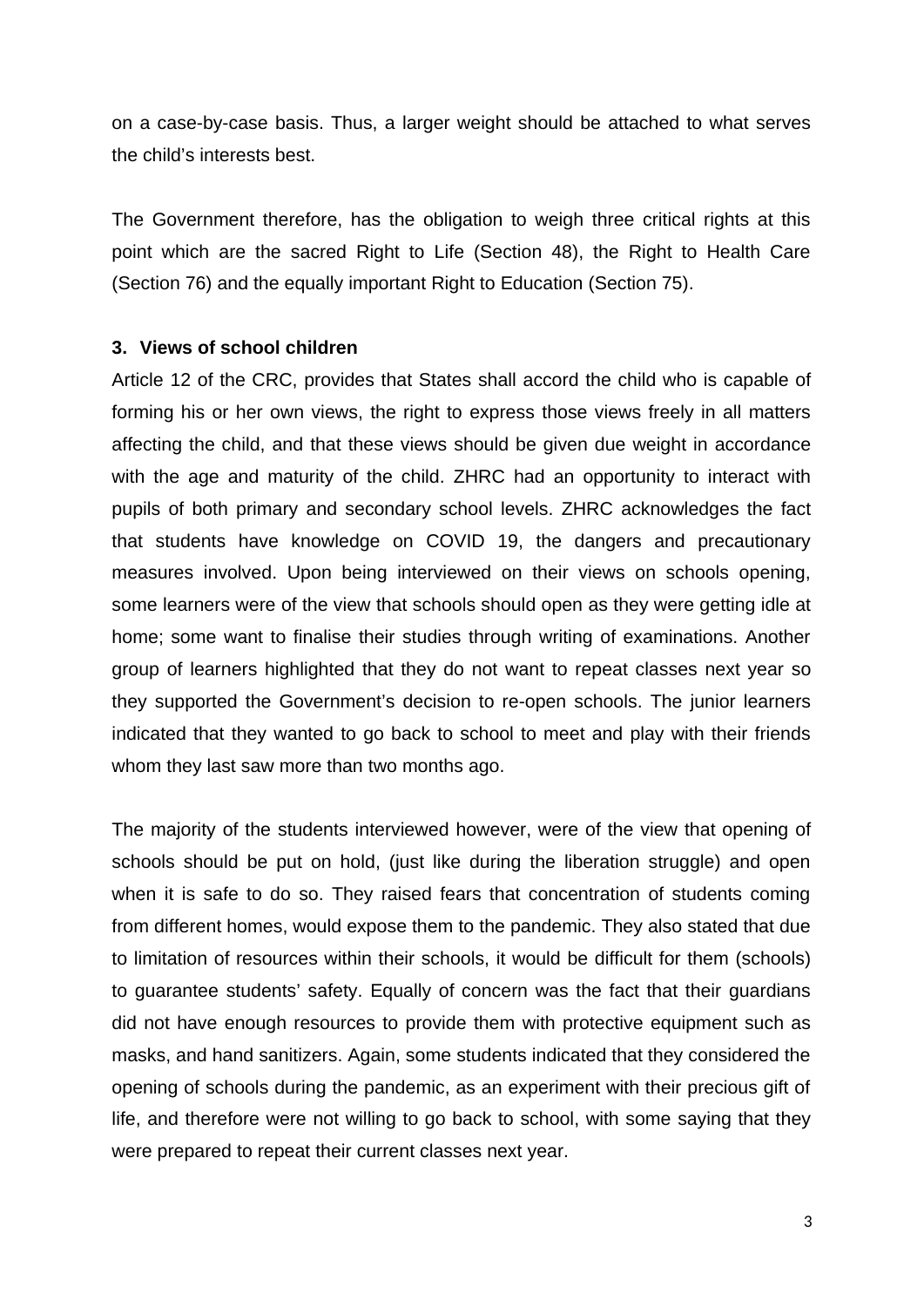### **4. Access to Information (Section 62)**

Section 62(1) of the Constitution provides for the right to access any information held by the State, or any institution or agency of Government at every level, in so far as the information is required in the interests of public accountability. Furthermore, Section 29 (3) of the Constitution makes emphasis on the obligation of the State to take all preventive measures necessary including education and public awareness programmes in order to prevent the spread of diseases. The question is "has this been accomplished".

The ZHRC noted a gap in the dissemination of information relating to re-opening of schools by the Ministry of Primary and Secondary Education, to educators, learners, parents and guardians across the country. School administrators and other educators raised concerns over inconsistencies in information being disseminated by different Government officials (through official social media platforms, print and electronic media), which they said was causing a lot of confusion amongst them. The Ministry of Primary and Secondary Education, Ministry of Information and Broadcasting Services as well as the Parliamentary Portfolio Committee on Primary and Secondary Education have been concurrently issuing out statements on reopening of schools. Some of the statements have been inconsistent. Educators stated that they were not sure of the preparatory measures which need to be put in place ahead of re-opening of schools, the timeframe and actual dates for re-opening remain uncertain, the extent of the responsibilities of learning institutions versus the contribution of Government in the preparation, was also highlighted as being murky.

In some of the schools visited, school administrators highlighted that they had adopted a 'wait and see attitude'. They simply await circulars from the relevant ministry giving directions on how the re-opening of schools should proceed. School authorities also indicated that the information dissemination process was only vertical, with information descending from high offices, without any consultations with the affected people on the ground such as heads of schools, teachers and students. They felt that some of the proposed measures being advanced by Government were unrealistic, and that wider consultations would have assisted with coming up with practical measures in the Education sector during this pandemic.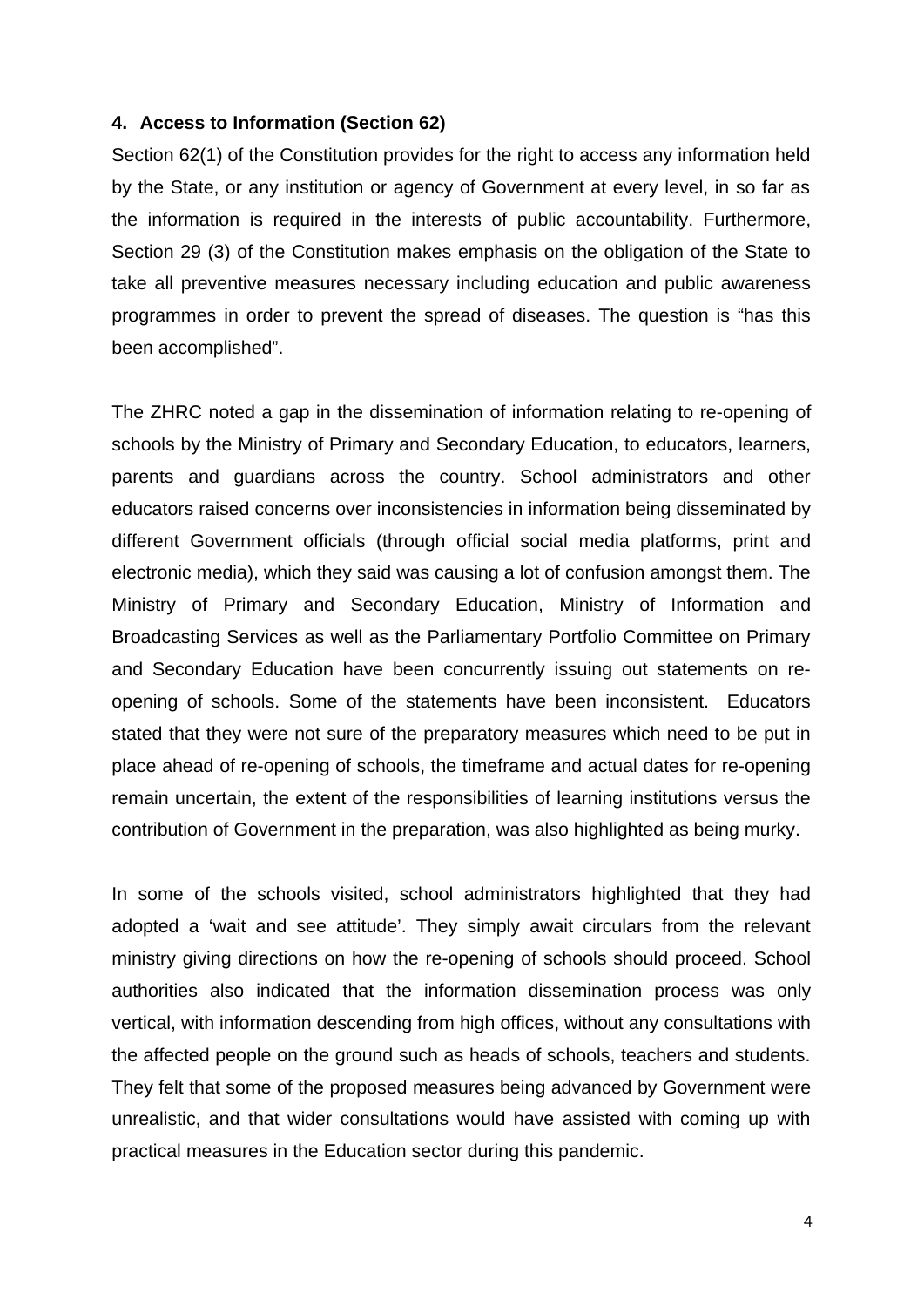School Authorities reported that they had limited access to information on COVID 19. They indicated that they only receive updates from social media, radio and television. Those in rural and farming communities where satellite signals are poor, failed to access relevant information on prevention and protection measures in light of the pandemic. It was further highlighted that health issues remained a technical matter, making it difficult for educators to fully comprehend the safety demands for COVID 19, without adequate awareness raising on the issues. It was also highlighted that there was limited understanding on the World Health Organisation (WHO) COVID-19 Guidelines, which schools have been instructed to meet, as they prepare for re-opening. They said so far they had been told to produce their own face masks and hand sanitisers. This information gap negatively affects the preparations for re-opening by learning institutions.

 Educators demonstrated lack of information and guidance with regards to the modalities around the testing of staff and pupils before and after schools open. Both guardians and school authorities were of the view that there was need for prior testing of teachers, support staff as well as students before opening (to cater for the window or asymptomatic periods); upon opening of schools testing and temperature screening should be carried out regularly during the school term. It was stated that testing of body temperature on its own was not adequate, especially when preparing for people coming from different areas who would come and be concentrated in one place. In relation to temperature screening during the course of the term, it is not clear on who has the responsibility of screening staff and students when schools open. If the teachers bear that responsibility, it is not clear if they will be trained on how to effectively carry out the task.

Schools also highlighted that they received an instruction that the Fashion and Fabrics Departments together with fellow teaching personnel within schools had the responsibility of making face masks. It was highlighted that there were no clear guidelines and quality control measures in the production of the masks (the same applied to the science departments that were tasked to produce hand sanitizers). Schools also raised the issue of exorbitant testing fees which should be paid to laboratories for testing the quality of hand sanitisers produced by schools. There is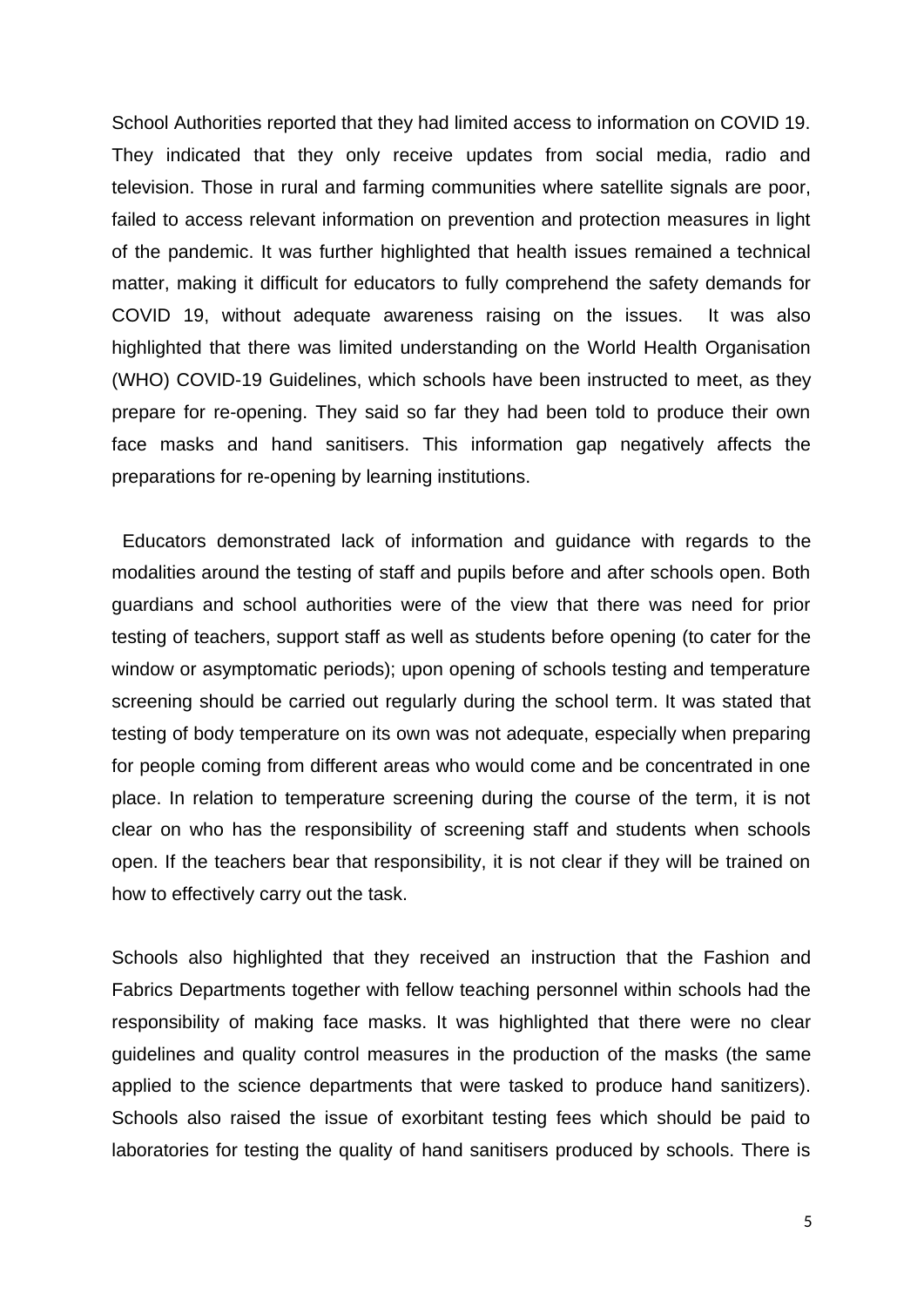high risk that schools may be forced by financial circumstances to avail the hand sanitisers for use without going through the requisite testing.

Further, there are challenges that in the majority of schools, there is limited personnel available at the work stations because of travel restrictions imposed due to the lockdown. The presence of skeletal staff at learning institutions hampers the preparatory work which should be carried out prior to re-opening of schools. The travel restrictions and demand for exemption letters by the police also affects movements relating to preparation for the impending public examinations in June 2020. Some educators ended up paying bribes to the police in order to secure passage while carrying out official duties. This caused financial prejudice on their already strained financial resources.

 It also emerged that there were no clear guidelines on the roles that different Government entities should play in administering precautionary measures, in preparation for opening of schools. Schools also had questions on who had the responsibility to fumigate their premises, for instance, was it the role of schools or the Ministry responsible for Local Government, through Environmental Health Technicians (EHTs) from local authorities?

#### **5. The Principle on Non-Discrimination and Equality**

The Committee on Economic, Social and Cultural Rights 39<sup>th</sup> Session (General Comment No. 19, 2007) highlighted that, under international human rights law, States are expected to eliminate direct and indirect discrimination in law and practice on any grounds. It also requires States to take special measures to protect the most vulnerable segments of the population as a matter of priority. Thus, during this COVID-19 pandemic, the State has the obligation to ensure that even the marginalised schools such as those in the peri-urban, farming and rural communities are assisted so that they are in a position to put in place measures to ensure safety of staff and students in the event that schools re-open.

ZHRC established that there were huge discrepancies between the elite private and trust schools on one hand and most Government, Mission and Council schools around the country on the other hand. The elite private schools indicated that they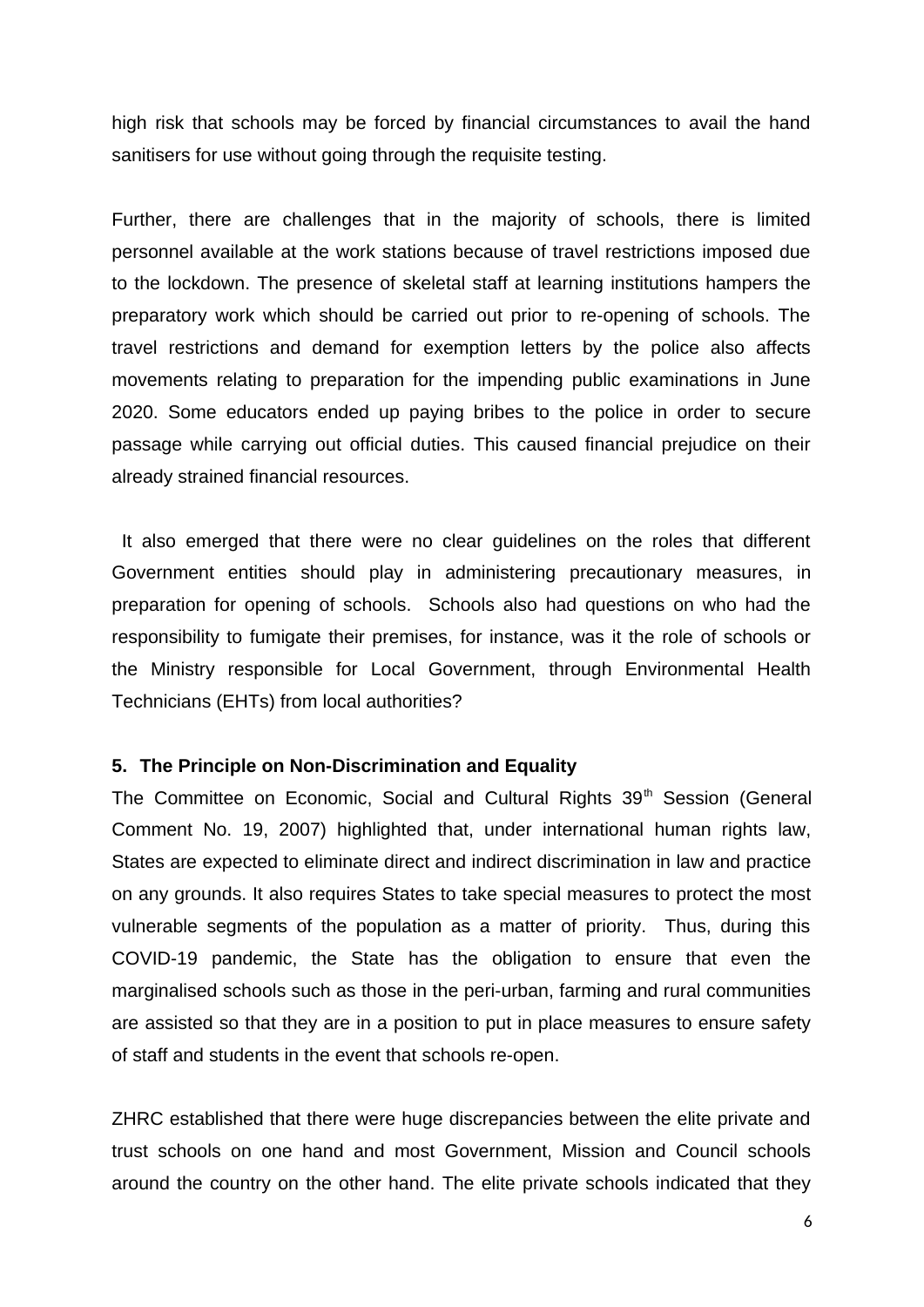had managed to do their research and put in place precautionary measures at their institutions. This had been made possible due to the fact that they spread the cost of COVID 19 safety measures to the parents and guardians of their pupils, and that the guardians had the capacity to pay in foreign currency (United States Dollars). However, this was not the same with the other schools which indicated that their financial resources from last term's fees had run out since they still needed to pay overhead costs such as water, electricity, internet services, telephone bills as well as salaries for ancillary staff such as janitors and clerks. This therefore means that some of the schools cannot procure any materials for producing personal protective equipment and materials such as face masks and hand sanitisers. At the same time, parents and guardians of learners at these schools highlighted that they were equally financially constrained and unable to make any payments of school fees if schools remained closed since there was no direct benefit to the children.

The introduction of electronic learning (e-learning) also raised some complaints of discrimination on the basis of economic and social status, which is prohibited by Section 56 (3) of the Constitution. Some parents and guardians lamented the fact that they did not have internet connection at home and at the same time could not afford to buy data bundles which would enable their children to take part in virtual learning. Due to this discrepancy in economic status, it was observed that it was mainly the elite private schools which could meaningfully conduct google and zoom classes. On the other hand, government, mission and council schools indicated that they were not able to conduct virtual lessons due to lack of compatible electronic gadgets and limited access to internet services which are highly expensive. The discrepancy is in that while one group of elite students has already commenced classes through virtual learning, the economically disadvantaged group was excluded from this mode of learning yet learners from both private and public schools were expected to write the same examinations, at the same time.

Also of concern to the ZHRC is the threat to the enjoyment of labour rights, by the support staff working at schools, whose needs are supposed to be met even during school holidays and during this pandemic. Section 65 of the Constitution provides that citizens have the right to safe labour practices and standards and to be paid a fair and reasonable wage, and that every employee is entitled to just, equitable and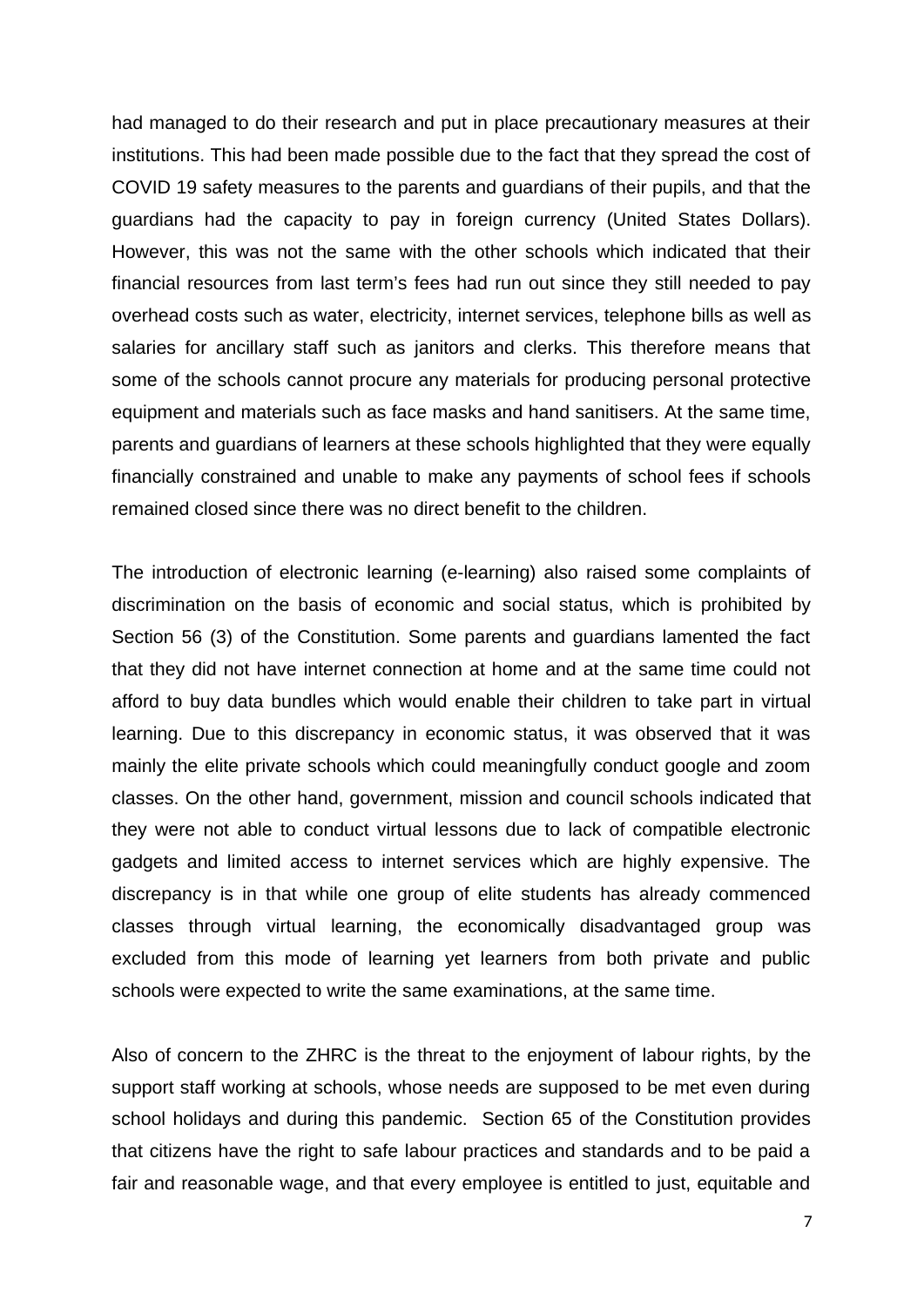satisfactory conditions of work. ZHRC established that schools were struggling to ensure the realisation of this right for their support staff, as a result of non- payment of fees, and the erosion of few savings by inflation.

## **6. Hygiene issues**

Section 73 of the Constitution provides for environmental rights, by stating that every person has the right to an environment that is not harmful to their health and wellbeing. Section 77 provides for the right to safe, clean and potable water. The key safeguards to combating COVID 19, are the strict practising of hygiene, through staying in a clean environment and constant washing of hands with clean water and soap. Most schools in the peri-urban and rural communities indicated that they were encountering serious water challenges within their institutions. In some schools it was reported that they were relying solely on the Zimbabwe National Water Authority (ZINWA) or council water, and had no back up storage tanks to cater for rationing periods. ZHRC also noted that there was a significant number of schools that did not have any source of water at their premises, so learners are asked to take turns to fetch water from nearby schools to use at the schools. Some schools stated that they were failing to repair boreholes which were installed by development partners and other well-wishers, due to lack of financial resources. For these schools, it is difficult to keep a clean environment since access to water is a real nightmare. At such schools, in the event that schools open without reliable sources of water, the likelihood of experiencing disease outbreaks due to poor hygiene is high, over and above the threat of COVID-19 pandemic.

## **7. Limited availability of financial resources**

ZHRC gathered that most schools do not have enough finances for them to put in place precautionary measures against COVID 19 before schools open. Some schools indicated that they solely depended on fees payments for operations. These schools last received finances last term, and any few savings that remained were eroded by inflation or exhausted by operational costs such as payment of salaries for ancillary staff and payments for utility bills. This limitation in finances made it impossible for schools to procure materials and chemicals for producing face masks and hand sanitizers. It was also highlighted that thermo-scanners were unaffordable with prices ranging between US\$60 to US\$80 each, an amount which is beyond the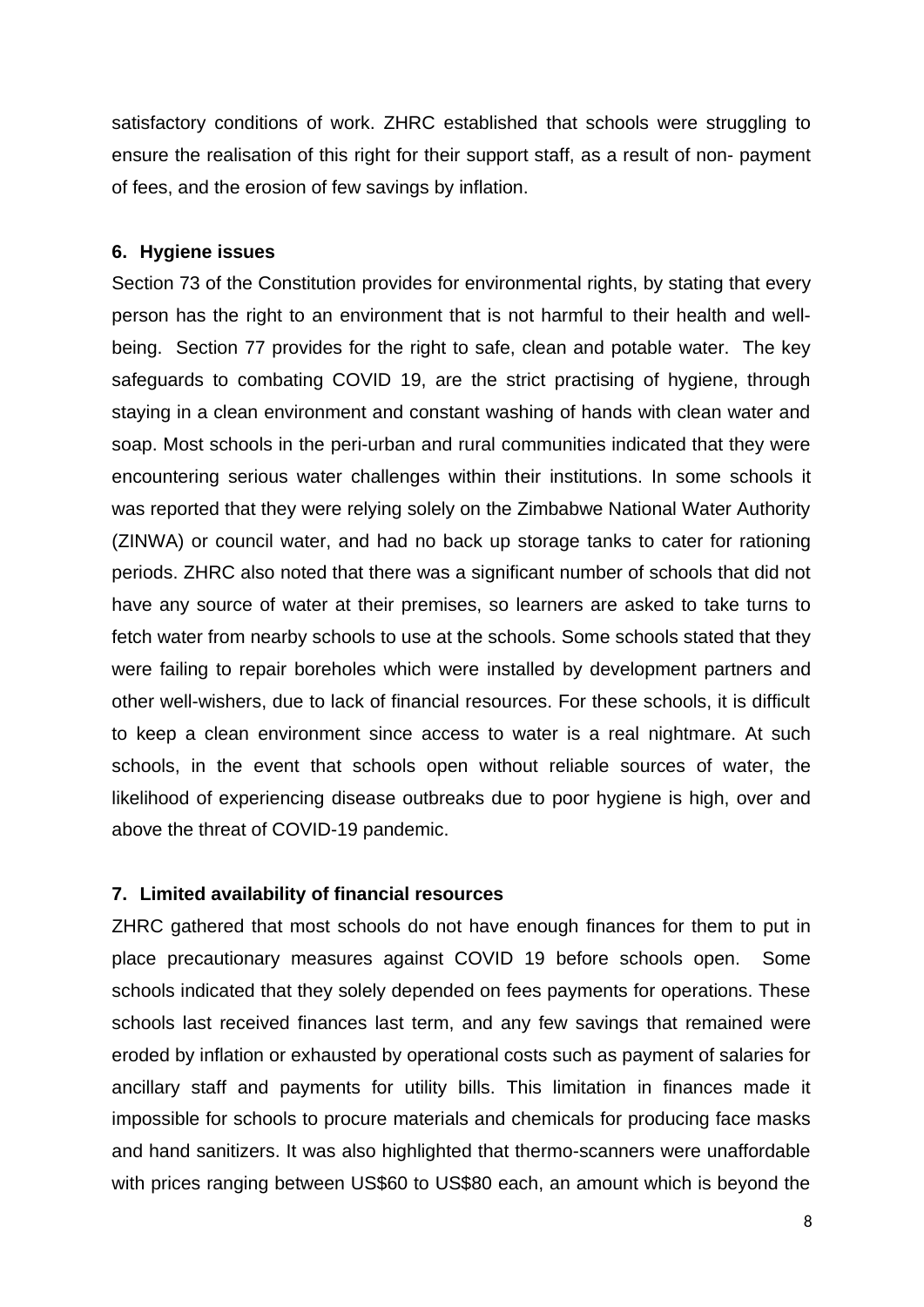reach of many schools, considering that more than one thermo-scanner is required at a school.

### **8. Infrastructural limitations**

ZHRC notes with concern the limitations in infrastructure at the majority of schools visited by the Commission around the country. One of the COVID 19 safety measures is that people need to practice social/ physical distancing. ZHRC noted that in most schools, students share study desks, such that if social distancing is to be implemented, more individual desks need to be procured. In regards to some Government, mission and council owned boarding schools, it emerged that the hostels were already crowded due to big enrolments, and for children to practise social distancing, there is need to decongest hostels and create extra accommodation. This decongestion of hostels is a mammoth task due to limited financial resources. Boarding schools also highlighted the challenge of dividing students during meal times so as not to crowd the dining halls, and that if students were to be grouped in the acceptable numbers taking turns to have their meals, that would also eat into learning time as well.

In some schools that have shift learning "hot sitting" programmes for learners due to the big enrolments and limited classrooms, concerns are on how classes can be further divided in light of the existing pandemic. These institutions are also concerned with the modalities around disinfection of the classrooms and furniture since learners take turns to have lessons, leaving no adequate time for disinfecting the facilities. ZHRC also noted the ablution facilities for staff and students at schools are limited such that there is risk of infection with the virus since there are too many people touching the same surfaces in these facilities.

## **9. Concerns of Educators**

Educators raised serious concerns over their own safety and enjoyment of the right to health. They indicated that once schools open, they would be exposed to mass infections, due to the influx of students coming from different homes and backgrounds, as well as getting in conduct with learning materials such as books when they mark them. It was highlighted that there were some amongst them who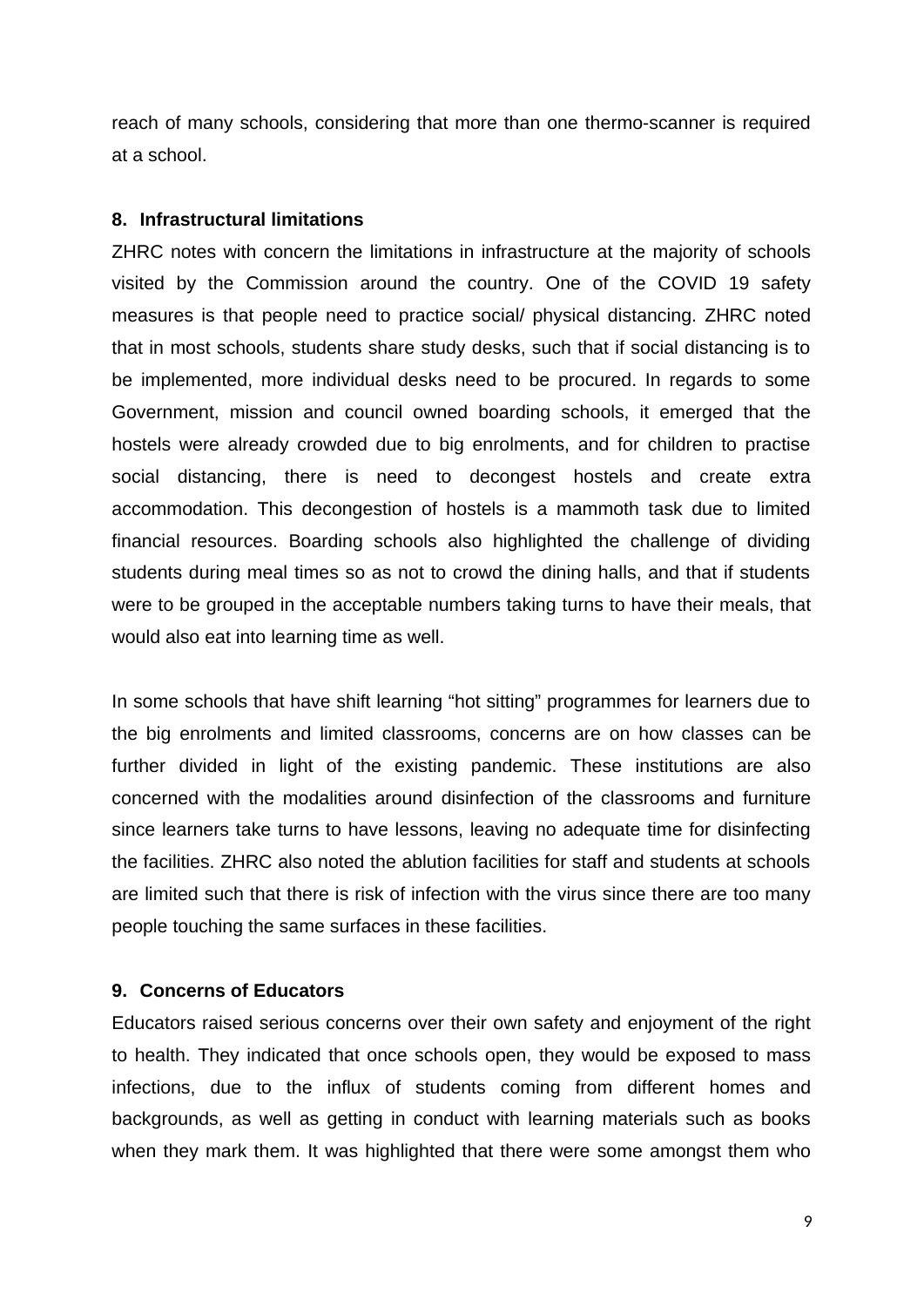had underlying chronic ailments, and that these had genuine fears of contracting COVID-19, if schools open during the pandemic.

Teachers at some of the schools that were visited indicated that as breadwinners for their families, they feared exposure to the pandemic and infection by the Corona virus which could result in fatal consequences. They advised that given a choice they would rather wait for the pandemic to subside before resuming work since life is precious and if lost cannot be regained. They said if directed to return to work, they would only do so due to fear of victimisation and reprisals by the employer. They feared losing their jobs which are the only sources of income for them and their families. Some teachers also felt that in as much as their representative unions were engaging with the policy-makers at higher levels, their (teachers) voices were not being heard. They argued that during the liberation struggle, schools were closed down for two to three years due to personal security threats and people returned to school after the war. It was their submission that the same stance be adopted during this pandemic, since it is better to sacrifice the academic year rather than experimenting with human lives.

In relation to compliance with use of personal protective items, some teachers indicated that face masks were by their very nature uncomfortable apparels which one could not continuously wear for the whole day, especially when administering lessons. The same applies to learners who would most likely discard the masks as the day progressed due to discomfort. This problem would be most prevalent with junior primary school learners who require constant supervision even in a non-COVID-19 situation. Teachers will therefore be forced to assume the role of 'compliance officers' who police the learners to ensure that they remain with their face masks for the rest of the day. This becomes an additional burden to teachers who are already inundated with their core duties.

 In terms of level of health vulnerability, teachers viewed their work which involves getting in contact with huge masses of learners on a day to day basis as being more risky than that of health personnel, thus deserving payment of risk allowances by the employer. ZHRC received mixed submissions from different stakeholders on the issue of payment of risk allowance to teachers. Some stakeholders were of the view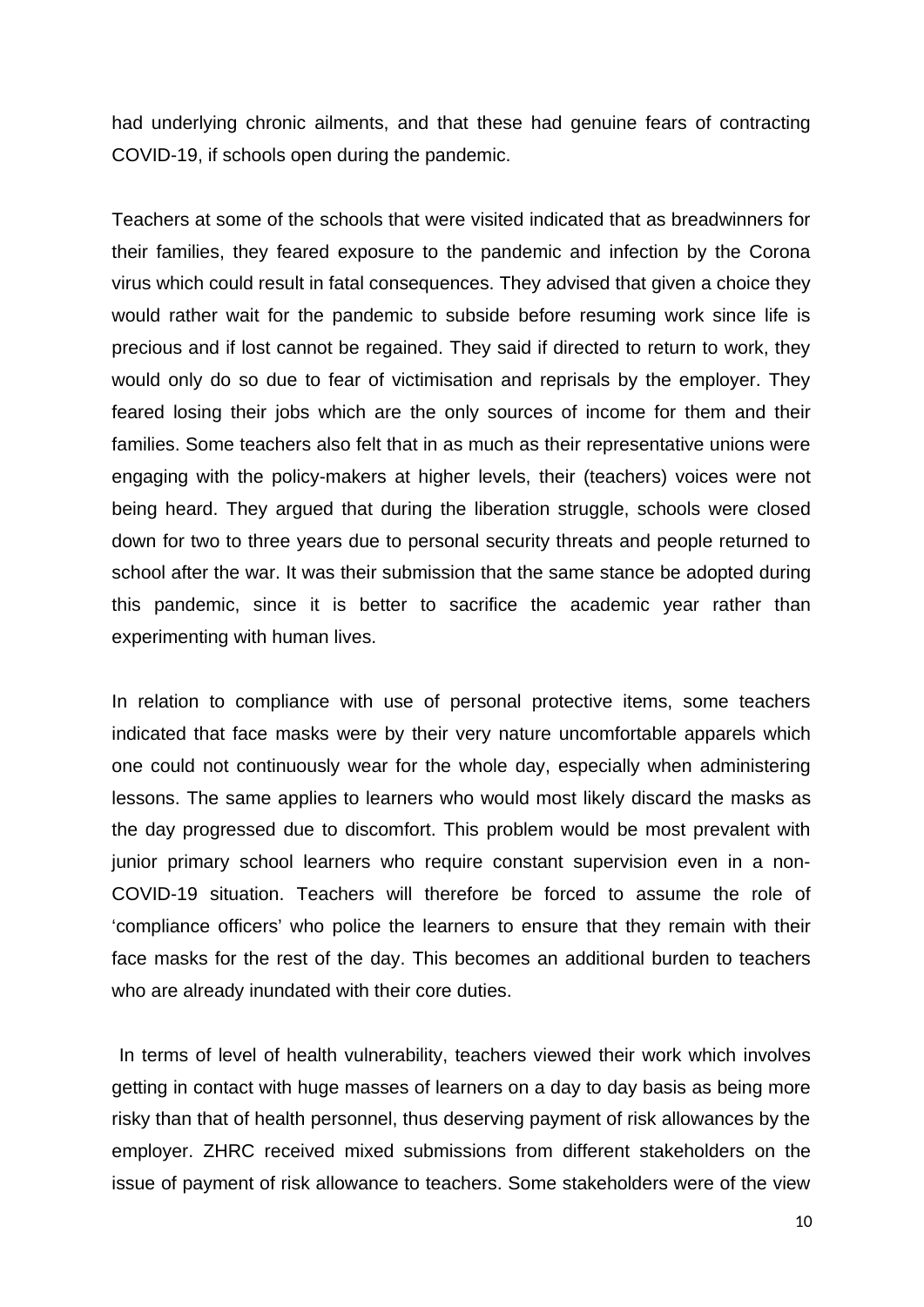that since teachers are equally exposed to the virus just like health personnel, it is prudent for the Government to cushion them with a COVID 19 risk allowance. However, there were some who were of the view that there was no adequate monetary value which could be placed on human life so no amount of risk allowance could compensate for a threat to the right to life. It was suggested that Government should put in place measures that ensure safety at the work place to enable teachers to conduct their duties comfortably and with confidence that their lives were secure and being prioritised.

#### **10.Administration of examinations**

 ZHRC takes note of the communication by Government relating to the 2020 June examinations which will commence on the  $30<sup>th</sup>$  of June 2020. In as much as ZHRC appreciates the need for candidates to complete their assessments, there are however important factors that need consideration. Issues that came out during the monitoring mission were that schools which serve as examination centres do not receive financial support from the examination board (ZIMSEC), but they are expected to run examinations including handling of external candidates. This was seen as a cause for concern since the schools which may not be able to meet its own requirements for personal protective equipment may not be able to meet the needs of external candidates. Again, it is not clear on whether or not the schools have the responsibility of providing candidates with hand sanitisers or face masks in the event that a candidate comes for an examination without a face mask, or that the responsibility lies with ZIMSEC or the candidates themselves. Lack of clarity on these pertinent issues, was highlighted as a barrier to preparatory work for the public examinations. It was also highlighted that it was going to be uncomfortable for candidates to write examinations wearing face masks, especially those with allergies or respiratory conditions such as asthma.

 In urban settings, there was mention of mobility restrictions as a challenge to candidates if examinations are written during the lockdown, especially for students who commute from different suburbs to get to school. It was not clear on what measures would be put in place to guarantee the free movement of candidates and invigilators in such circumstances. Furthermore, issues around social distancing and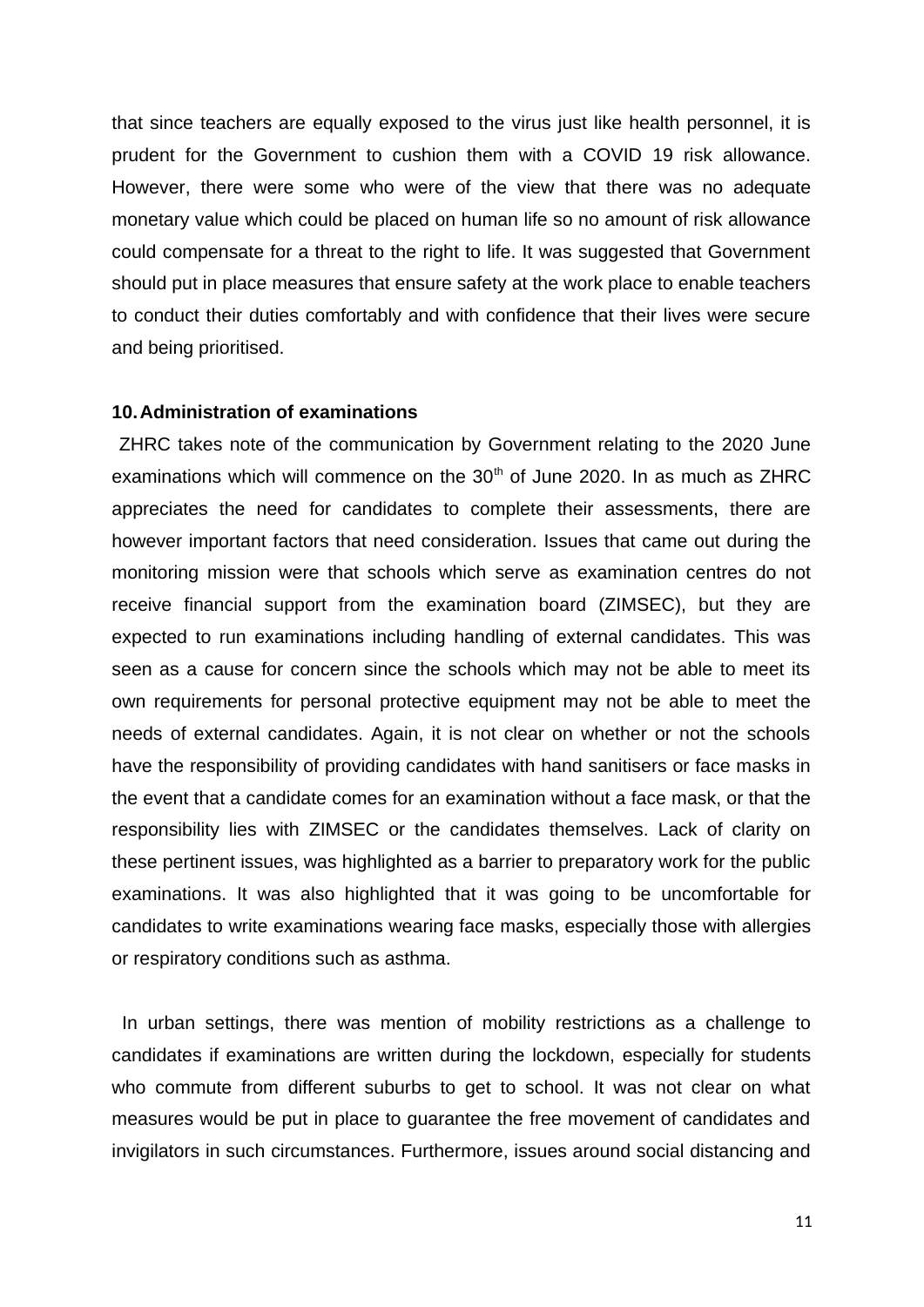infrastructure as highlighted before would equally apply during writing of public examinations.

### **11.Recommendations**

### **To: The Government of Zimbabwe**

- 11.1. Government should constantly apply the principle of the best interest of the child in its deliberations to open schools during the COVID 19 pandemic.
- 11.2. Government should improve on transparent collaboration of relevant State institutions, such as those responsible for health, social welfare, education and local government so that there are clear terms of reference which specify the role of each of the institutions on the opening of schools. There should also be one State mouthpiece which disseminates the government's position to avoid inconsistencies and contradictions
- 11.3. Government should conduct a needs assessment at needy schools such as those in the rural, farming and high density communities so as to identify specific gaps and needs, and offer adequate support before opening of schools. There is need to avoid a "blanket" form of support/ intervention.
- 11.4. Government should consider provision of make shift classrooms such as tents in schools around the country, in order for social distancing to be implemented.
- 11.5. Government should ensure that thorough COVID-19 screening is carried out as opposed to mere measurement of body temperature. There should be periodic testing of learners and teachers before and after schools have reopened to cater for the window periods of COVID-19. Government should issue out certifications of such screenings (like the yellow fever certificate) and people should keep the records in order to keep track of the screening and certifications that they have gone through.
- 11.6. Government should issue out a form of certification for compliance with the set COVID 19 precautionary guidelines to schools that would have met the set standards for them to open. Government should also set out measures on how those (schools) that would have failed to meet the certification standards will be assisted for them to re-open together with others in line with the principles of non-discrimination and equality.
- 11.7. Government should communicate effectively on measures which have been put in place regarding re-opening of schools that were being used as quarantine